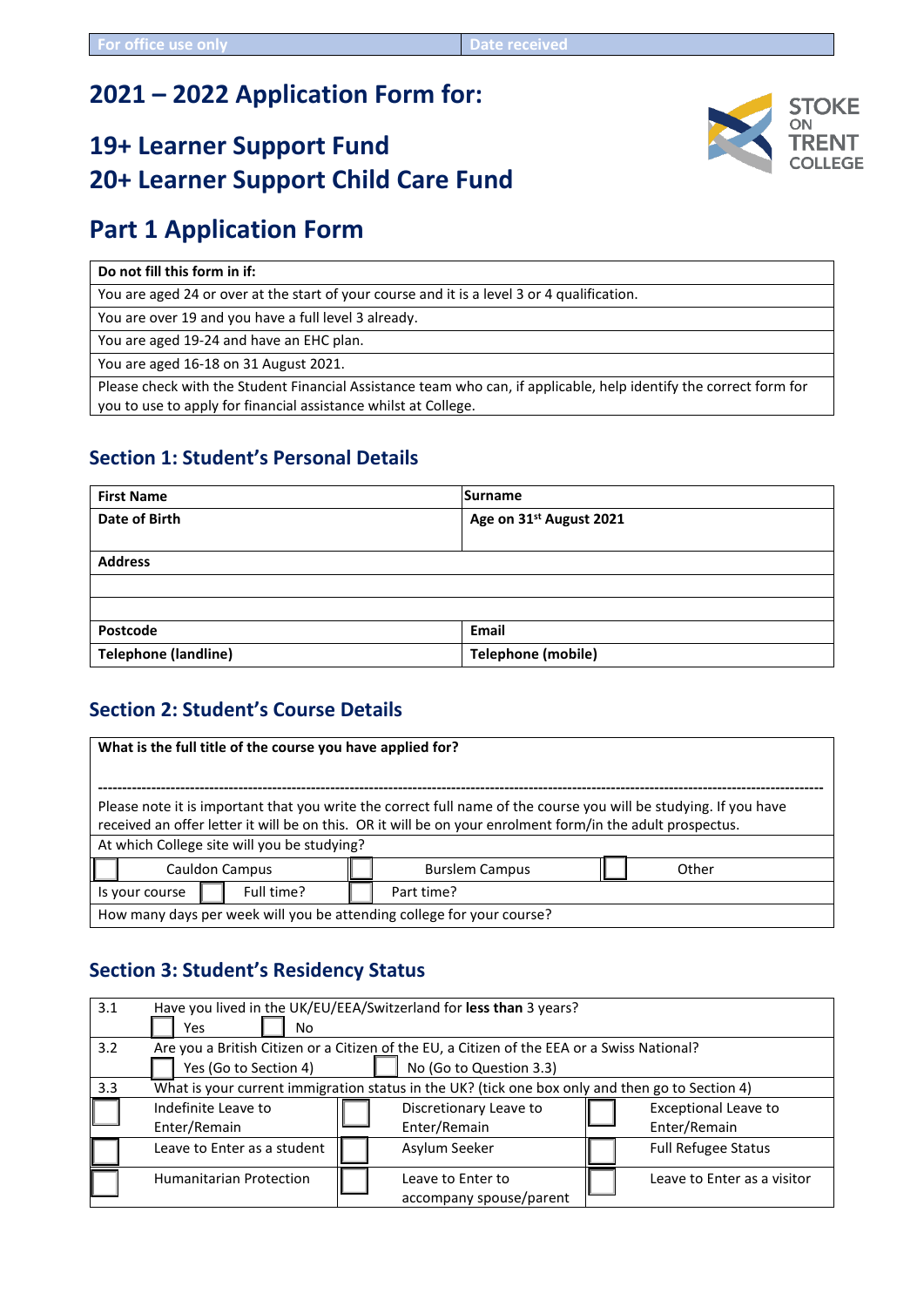## **Section 4: Student's Personal Circumstances**

All Students – Please read through the statements below and tick the one which applies to you

| I am 24 or under and I live with my parent(s)/Carer(s)                                                            |
|-------------------------------------------------------------------------------------------------------------------|
| Please fill in Section 4 and then go to Section $6$ – we need their household income details.                     |
| Please note that we will only consider you as <b>not dependent</b> on your parent(s)/carer(s) if we are satisfied |
| that you live independently within their household. (We will require evidence of income which is sufficient       |
| to support you and evidence that you pay rent or towards household expenses.) If you wish to discuss              |
| further please contact Student Financial Assistance.                                                              |
| I am aged 24 or under and I live with my parents(s)/carer(s) but I claim income related benefits in my            |
| own right                                                                                                         |
| Please go to Section $6$ – we need details of your income only                                                    |
| I live independently                                                                                              |
| Please go to Section 6 - we need details of your income only                                                      |
| I live with a spouse or partner                                                                                   |
| Please fill in Section 5 and then go to Section 6 – we need details of your income and that of your               |
| spouse/partner                                                                                                    |

## **Section 5: Household Details**

Please enter details of Student Parent(s)/Carer(s)/Guardian(s) or Spouse/Partner as applicable in the table

| <b>Adult A</b> | <b>First Name</b>              | <b>Surname</b> |  |
|----------------|--------------------------------|----------------|--|
|                | <b>Relationship to Student</b> |                |  |
|                | <b>First Name</b>              | <b>Surname</b> |  |
| <b>Adult B</b> | <b>Relationship to Student</b> |                |  |

### **Section 6: Income Details**

#### **Please read through the list of different types of income/benefits in the table below**

Please tick **all** boxes which apply to your current financial circumstances (and your spouse/partner if you have one) and enclose the evidence requested. (Photocopies are acceptable).

**Do not hand in this form without enclosing the correct evidence as we will not assess your application without it.**

| Income/Benefit                                                                             | <b>Evidence Required</b>                                                                                                                                          | <b>Tick to confirm</b><br>evidence enclosed<br>with application |
|--------------------------------------------------------------------------------------------|-------------------------------------------------------------------------------------------------------------------------------------------------------------------|-----------------------------------------------------------------|
| Income Support                                                                             | Recent award letter dated within 3 months which states<br>entitlement to Income Support.                                                                          |                                                                 |
| Job Seekers Allowance                                                                      | Recent award letter dated within 3 months which states<br>entitlement to Income Based Job Seekers Allowance.                                                      |                                                                 |
| <b>Employment Support</b><br>Allowance                                                     | Recent award letter dated within 3 months which states<br>entitlement to Income Based Employment and Support Allowance.                                           |                                                                 |
| Guarantee Element of<br><b>Pension Credit</b>                                              | Recent award letter from the Pension Service, which states your<br>entitlement to Pension (guarantee) Credit.                                                     |                                                                 |
| <b>Working Tax Credit AND/OR</b><br>Child Tax Credit                                       | Working Tax credit 2021/2022 Tax Credit Award Notice (all pages)<br>or your final 2020/2021 Tax Credit Annual Review for year ended<br>05/04/2021.                |                                                                 |
| State, Occupational or<br><b>Personal Pension</b>                                          | Recent award letter from the DWP or letter from relevant<br>organisation dated within 3 months, which shows the amount of<br>payment received.                    |                                                                 |
| Earnings from employment                                                                   | If monthly paid - the most recent wage slip for each person who is<br>working. If weekly paid, the most recent weekly pay slip for each<br>person who is working. |                                                                 |
| <b>Universal Credit</b>                                                                    | Your three most recent UC statements from DWP, which state your<br>monthly income.                                                                                |                                                                 |
| Any other income (Do not<br>include Child Benefit, DLA,<br>PIP or Attendance<br>Allowance) | We need to know if you have any income other than those listed<br>above. If you have, please tick adjacent box and provide relevant<br>evidence.                  |                                                                 |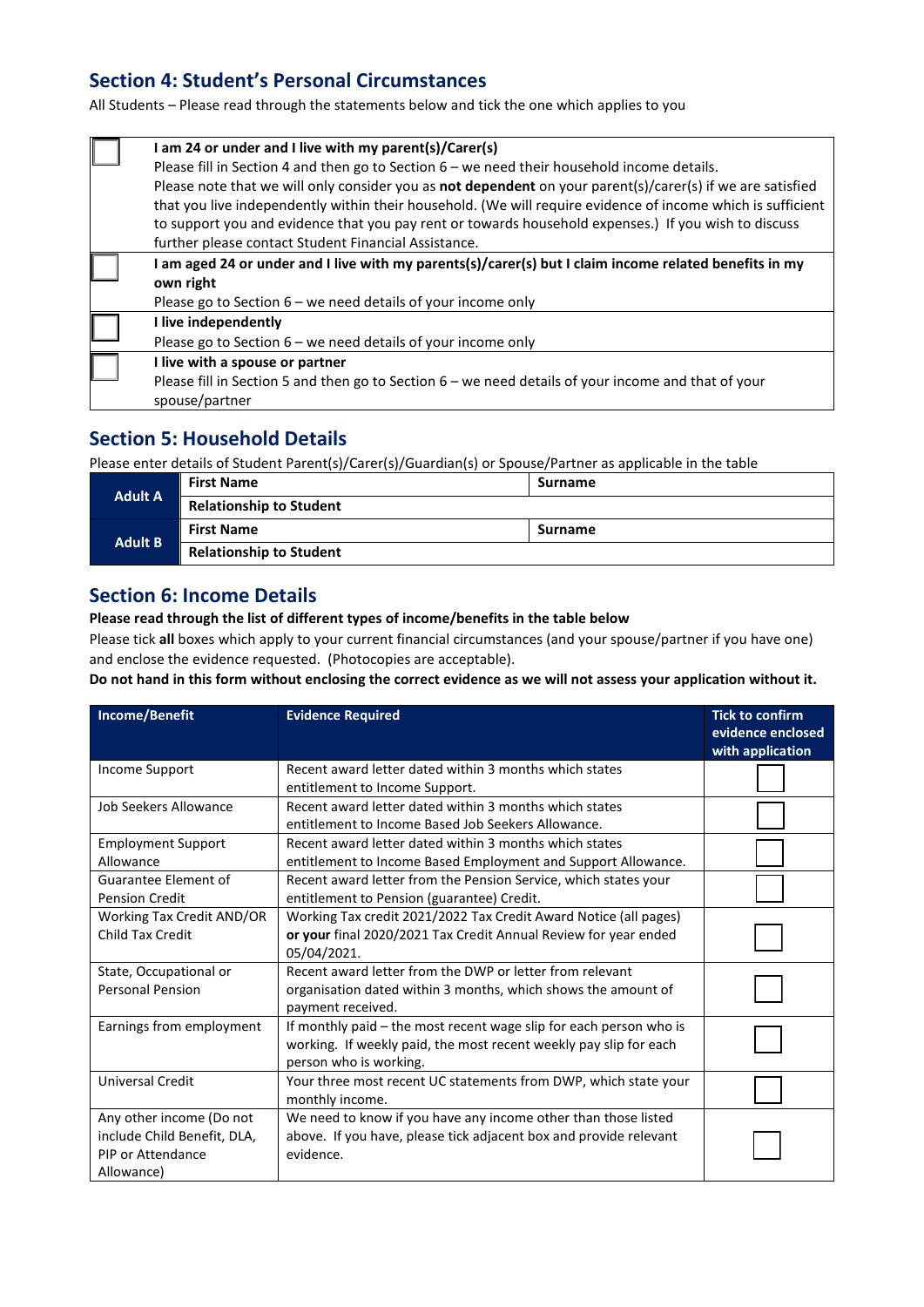| <b>N</b> Date received<br>For office use only |  |
|-----------------------------------------------|--|
|-----------------------------------------------|--|

### **Section 7: Other Funding**

| Will you be receiving any other funding to help with the travelling costs?       | Yes | Nο |  |
|----------------------------------------------------------------------------------|-----|----|--|
| If yes, please give details (include any Job Centre Plus Work Programme Funding) |     |    |  |
|                                                                                  |     |    |  |

If you are not applying for help with childcare costs, please read and sign Part 3: The Declaration and provide your bank details and signature in Part 4 Your Bank Details

# **Part 2 Applying for help with Childcare**

**If you will be under 20 at the start of your course, do not fill in this part of the application form** Ask Student Financial Assistance for details of the Care to Learn Childcare Scheme

## **Section 8: Your Childcare Provider Details**

Fill in the sections below according to how many children you are claiming childcare for. Please fill in as accurately as you can to reflect the childcare needed for your timetabled classes in college.

| Child 1                                                  |             |                                                         |                                                     |  |  |
|----------------------------------------------------------|-------------|---------------------------------------------------------|-----------------------------------------------------|--|--|
| Name of Child                                            |             | Child's Date of Birth                                   |                                                     |  |  |
| Name of Childcare Provider                               |             |                                                         |                                                     |  |  |
| Address of Childcare Provider                            |             |                                                         |                                                     |  |  |
|                                                          |             |                                                         |                                                     |  |  |
|                                                          |             |                                                         |                                                     |  |  |
| Type of Childcare Provision (please tick)                |             |                                                         |                                                     |  |  |
| Nursery $\Box$                                           | Childminder | Before School Club $\Box$<br>After School Club          |                                                     |  |  |
| How much does the childcare cost?                        |             | Will the Provider charge during the school holidays? If |                                                     |  |  |
| Per day/half day/before school/after school              |             |                                                         | yes, how much? Per day/half day/before school/after |  |  |
| school (delete as applicable).<br>(delete as applicable) |             |                                                         |                                                     |  |  |
|                                                          |             | £                                                       |                                                     |  |  |

| <b>Child 2 (if applicable)</b> |                       |
|--------------------------------|-----------------------|
| Name of Child                  | Child's Date of Birth |
| Name of Childcare Provider     |                       |
| Address of Childcare Provider  |                       |
|                                |                       |

| Type of Childcare Provision (please tick) |             |                                                         |                   |  |
|-------------------------------------------|-------------|---------------------------------------------------------|-------------------|--|
| Nursery $\square$                         | Childminder | Before School Club $\Box$                               | After School Club |  |
| How much does the childcare cost?         |             | Will the Provider charge during the school holidays? If |                   |  |
| day/half day/before school/after school   |             | yes, how much? day/half day/before school/after         |                   |  |
| (delete as applicable)                    |             | school (delete as applicable).                          |                   |  |
|                                           |             |                                                         |                   |  |

## **Section 9: Other Funding for Childcare Costs**

| Please read the statements below. Please tick any which are applicable to the child/children named on this |          |  |                            |  |
|------------------------------------------------------------------------------------------------------------|----------|--|----------------------------|--|
| application.                                                                                               |          |  |                            |  |
| I will be entitled to claim 3 year old funding for<br>I will be getting help from Job Centre Plus          |          |  |                            |  |
|                                                                                                            | my child |  | towards my childcare costs |  |